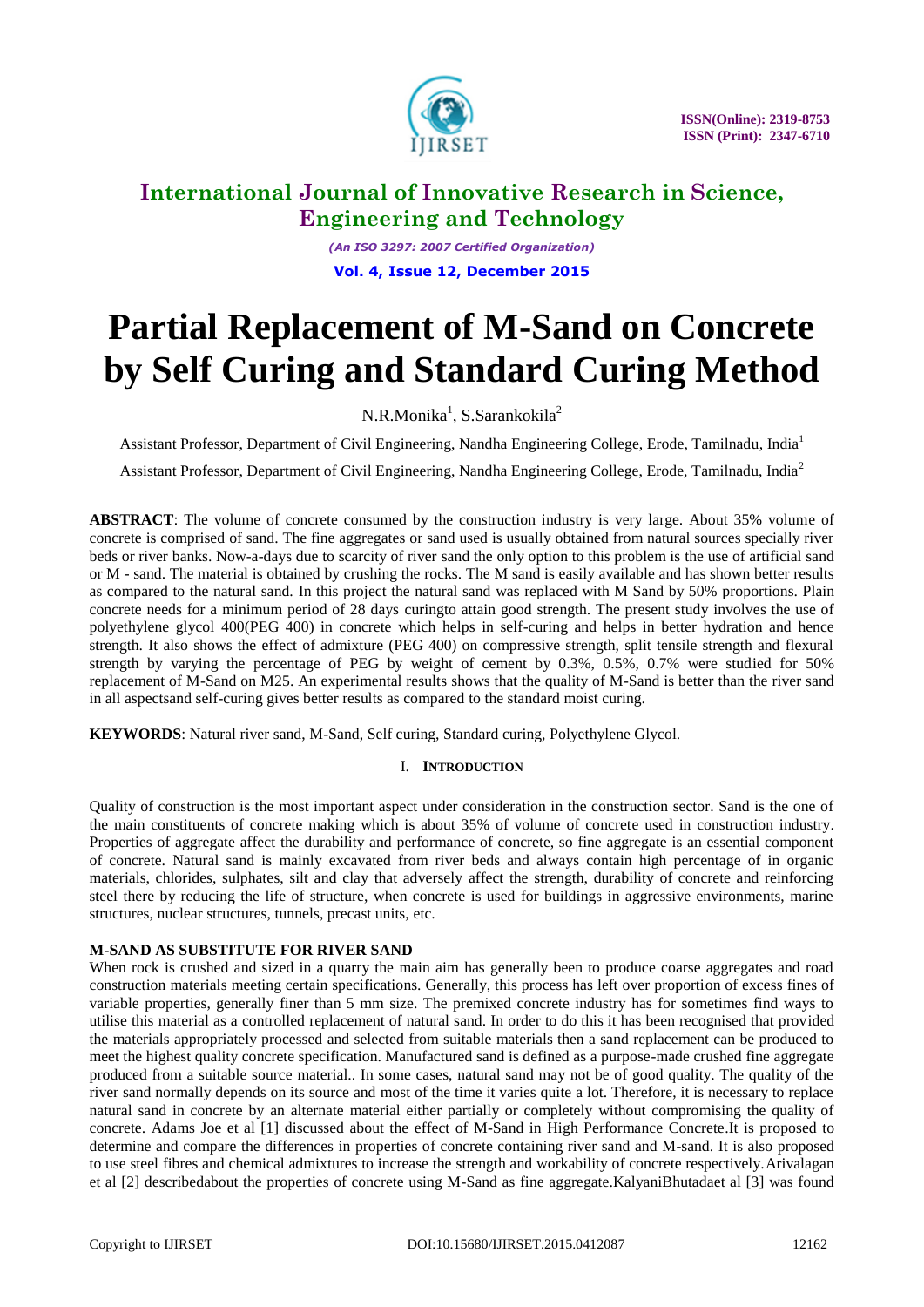

*(An ISO 3297: 2007 Certified Organization)*

#### **Vol. 4, Issue 12, December 2015**

that compressive strength of the concrete increases with artificial sand. Karugu et al [4] said that Crushed rock sand improved most of the concrete properties. In [5] the authors prescribed that the Split tensile strength of self-cured cylinder specimen is higher than that of conventionally cured specimen.

#### **IMPORTANCE OF SELF CURING**

Some specific water-soluble chemicals added during the mixing can reduce water evaporation from and within the set concrete, making it "self-curing". The chemical should have abilities to reduce evaporation from solution and to improve water retention in ordinary Portland cement matrix.The self curing concrete has been done by using shrinkage reducing admixture. Here polyethylene glycol (400) is one of the shrinkage reducing admixture used in the concrete to make it as a self curing.

#### II. **MATERIALS USED**

#### **GENERAL**

The investigation was done on materials that is used in the concrete such as cement, fine aggregate, coarse aggregate, M-Sand. This lead to the use of calculating the mix design, quantity calculation etc.

#### **PROPERTIES OF MATERIAL**

The properties of each material in a concrete mix where studied at the early stage. Different tests were conducted for each material as specified by relevant IS codes.

#### **CEMENT**

Cement is the product obtained by burning a well proportion mixture of material such as lime stone, argillaceous materials such as clay at very high temperature. It has adhesive and cohesive properties and it is shown in below table 1 . It is a binding material used with stone, brick, building blocks, etc..,The cement used for the test specimens is OPC – 53 grade conforming to IS 12269:1987.

| <b>Table 1 Properties of Cement</b> |                      |              |  |
|-------------------------------------|----------------------|--------------|--|
| S.No.                               | <b>Property</b>      | <b>Value</b> |  |
|                                     | Specific gravity     | 3.15         |  |
|                                     | Fineness             | 97.25        |  |
|                                     | Initial setting time | 45 Min       |  |
|                                     | Final setting time   | 385 Min      |  |
|                                     | Fineness modulus     | 6%           |  |

#### **FINE AGGREGATE**

Sand is primarily filler for the voids in concrete. Increasing the proportion of sand in the total mix increases cement demand because of the relatively very large surface area that needs to be coated by cement paste.The properties of fine aggregate is shown in below table2.Flat elongated and angular shaped sand such as products from crushed sand, also require more water to produce workable concrete. Hence, cement demand is increased to maintain the same W/C Ratio. Locally available river sand having bulk density 1860 kg/m<sup>3</sup> was used. River sand is sieved to 4.75 mm and the passed out sand is used.

| <b>Table 2 Properties of Fine Aggregate</b> |                  |              |  |  |
|---------------------------------------------|------------------|--------------|--|--|
| S.No.                                       | <b>Property</b>  | <b>Value</b> |  |  |
|                                             | Specific gravity | 2.65         |  |  |
|                                             | Fineness modulus | 5.2          |  |  |
|                                             | Water absorption | 7.0%         |  |  |
|                                             | Surface texture  | smooth       |  |  |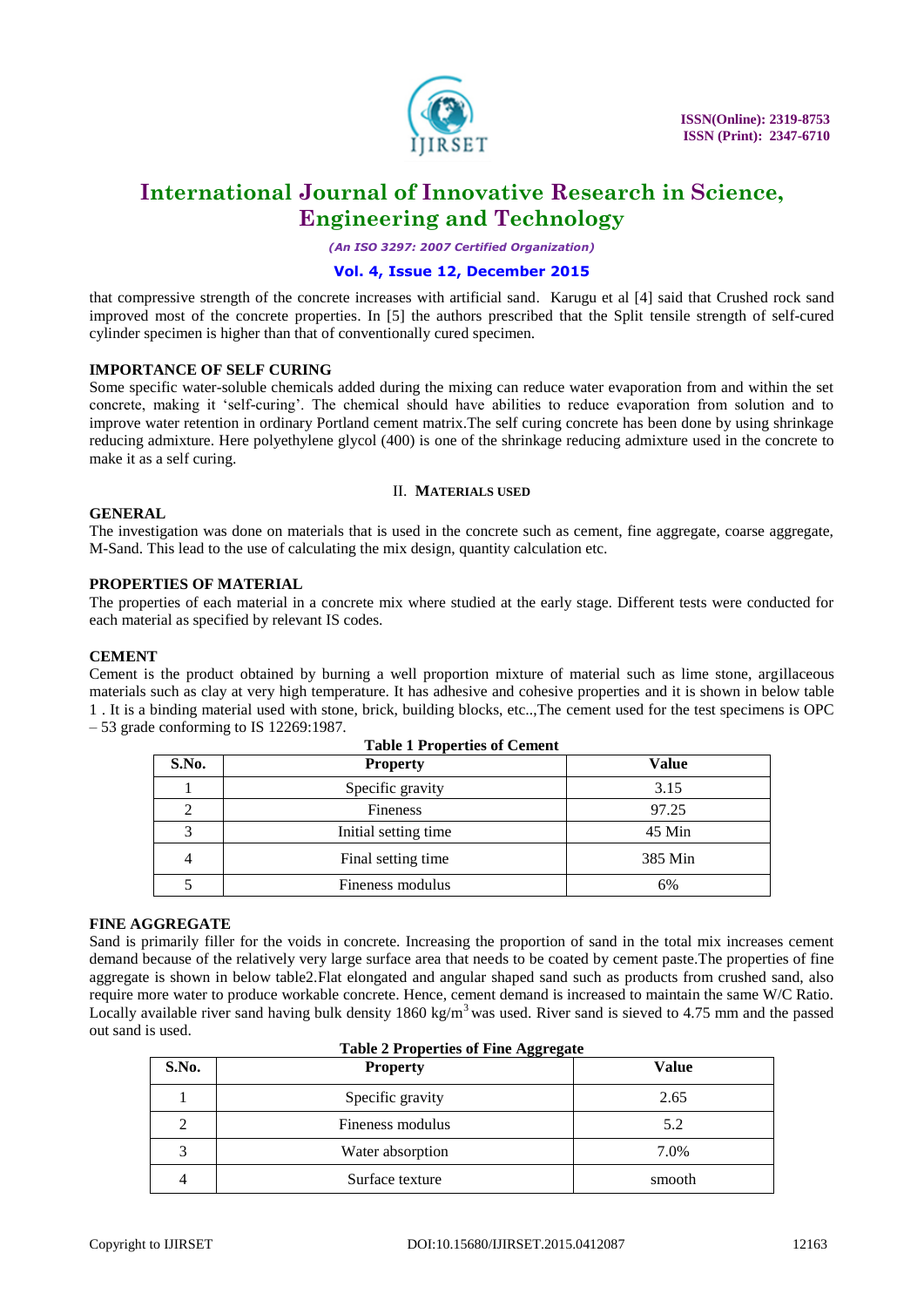

*(An ISO 3297: 2007 Certified Organization)*

**Vol. 4, Issue 12, December 2015**

#### **COARSE AGGREGATE**

The coarse aggregate properties are shown in below table 3. Beyond this, a smaller sized aggregate may have strength advantages in that internal weak planes may be less likely to exist or would be smaller and discontinuous. A rough angular surface such as in crushed aggregates will increased for a given slump, the water and cement content per cubic meter of concrete are decreased. Coarse aggregate having bulk density 1691 kg/m<sup>3</sup>. Coarse aggregate is sieved to 20 mm and the passed out is used.

| S.No. | <b>Property</b>  | Value |
|-------|------------------|-------|
|       | Specific gravity | 2.68  |
|       | Fineness modulus | 6.75  |
|       | Water absorption | 2.5%  |

### **Table 3 Properties of Coarse Aggregate**

#### **MANUFACTURED SAND**

Manufactured sand or M-Sand, as it is popularly known is made by powdering hard granite rocks using heavy machinery. It's particles are cubical in shape and finely graded and hence provides greater durability and higher strength to concrete by overcoming deficiencies like segregation, bleeding, honey combing, voids and capillary.

#### **PROPERTIES OF MANUFACTURED SAND:**

#### **Greater durability**

M-Sand has balanced physical and chemical properties that can withstand any aggressive environmental and climatic conditions as it has enhanced durability, greater strength and overall economy. Usage of M-Sand can overcome the defects occurring in concrete such as honey combing, segregation, voids, etc.

#### **High Strength**

The physical properties of sand provide greater strength to the concrete by reducing segregation, bleeding, honeycombing, voids and capillary. Thus required grade of sand for the given purpose helps the concrete more compact and dense, thus increasing the strength of concrete.

#### **Greater workability**

Size, shape, texture play an important role in workability of concrete. With more surface area of sand, the demand for cement and water increases to bond the sand with coarse aggregates. The control over these physical properties of manufacturing sand makes the concrete require less amount of water and provide higher workable concrete. The less use of water also helps in increasing the strength of concrete, less effort for mixing and placement of concrete, and thus increases productivity of construction activities at site.

#### **Economy**

As discussed above, since usage of M-Sand has increased durability, higher strength, and reduction in segregation, permeability, increased workability, decreased post-concrete defects; it proves to be economical as a construction material replacing river sand. It can also save transportation cost of river sand in many cases.

#### **Eco-friendly**

Usage of manufactured sand prevents dredging of river beds to get river sand which may lead to environmental disaster like ground water depletion, water scarcity, to make M-Sand more eco-friendly than river sand. The properties of Msand is shown in below table 4.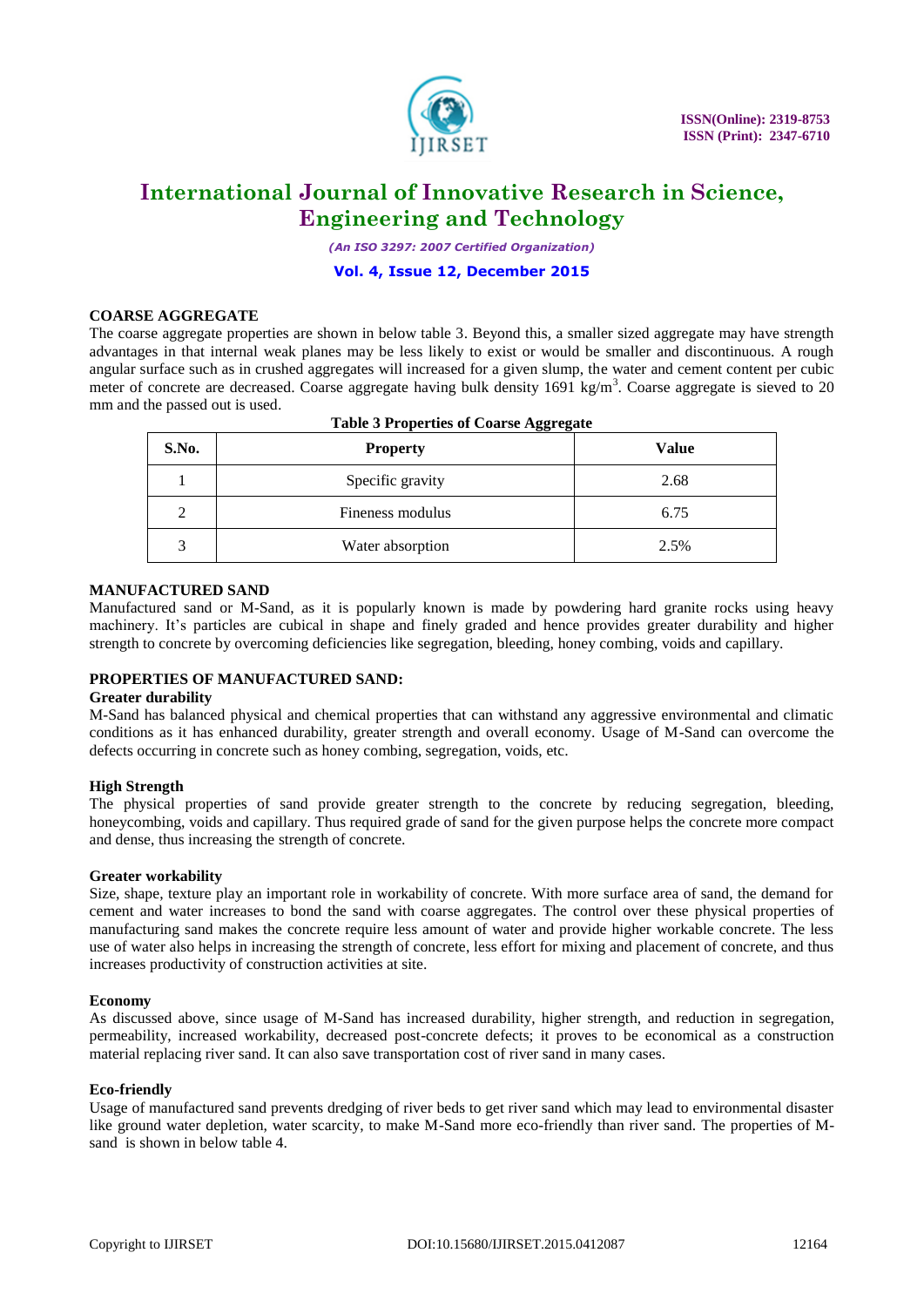

*(An ISO 3297: 2007 Certified Organization)*

#### **Vol. 4, Issue 12, December 2015**

# **Table 4 Properties of M-Sand S.No. Property Value** 1 Specific gravity 2.55 2 Fineness modulus 2 4.45 3 Water absorption 6.2% 4 Surface texture Smooth

#### **POLYETHYLENE GLYCOL**

Polyethylene glycol is a condensation polymer of ethylene oxide and water with the general formula H(OCH2CH2)nOH, where n is the average number of repeating oxy ethylene groups typically from 4 to 180. The abbreviation (PEG) is termed in combination with a numeric suffix which indicates the average molecular weights. One common feature of PEG appears to be the water-soluble nature. Polyethylene glycol is non-toxic, odourless, neutral, lubricating, non-volatile and non-irritating and is used in a variety of pharmaceuticals. The properties of river sand and M-sand is shown in below table 5.

| S.No           | <b>Property</b>      | <b>River sand</b>    | <b>M-Sand</b>     |
|----------------|----------------------|----------------------|-------------------|
|                | Shape                | Spherical particle   | Cubical particle  |
| 2              | Gradation            | Cannot be controlled | Can be controlled |
| 3              | Specific gravity     | 2.65                 | 2.55              |
| $\overline{4}$ | Water absorption     | 7.0%                 | 6.2%              |
| 5              | Compressive strength | Normal               | Marginally higher |
| 6              | Fineness modulus     | 5.2                  | 4.45              |

**Table 5 Comparison of M-Sand and River Sand**

#### III. **MIX DESIGN**

Concrete is made with the design mix ratio of 1: 1.38: 2.24 with the water cement ratio of 0.4.

#### IV.**PREPARATION OF SPECIMENS**

Keep the moulds on a porous surface and apply oil to surface of moulds. Weigh the required quantity of sand and coarse aggregate for given concrete ratio. Mix the sand and cement to form mortar. Then mix this mortar with coarse aggregate. Again mix this dry concrete with required quantity of water to provide a normal consistency. Place the wet concrete inside the mould in layers and compact well. Level the top surface of concrete to top level of mould. Mark the date and number on top surface of concrete. Hence the specimen details are shown in table 6.

| S.No | <b>Specimen</b> | <b>Size</b>                     | <b>Numbers</b> |
|------|-----------------|---------------------------------|----------------|
|      | Prism           | $500$ mm x $100$ mm x $100$ mm  |                |
|      | Cube            | $150$ mm x $150$ mm x $150$ mm  |                |
|      | Cylinder        | 150mm Diameter and 300mm Height |                |

|  | <b>Table6 Specimen Details</b> |  |
|--|--------------------------------|--|
|--|--------------------------------|--|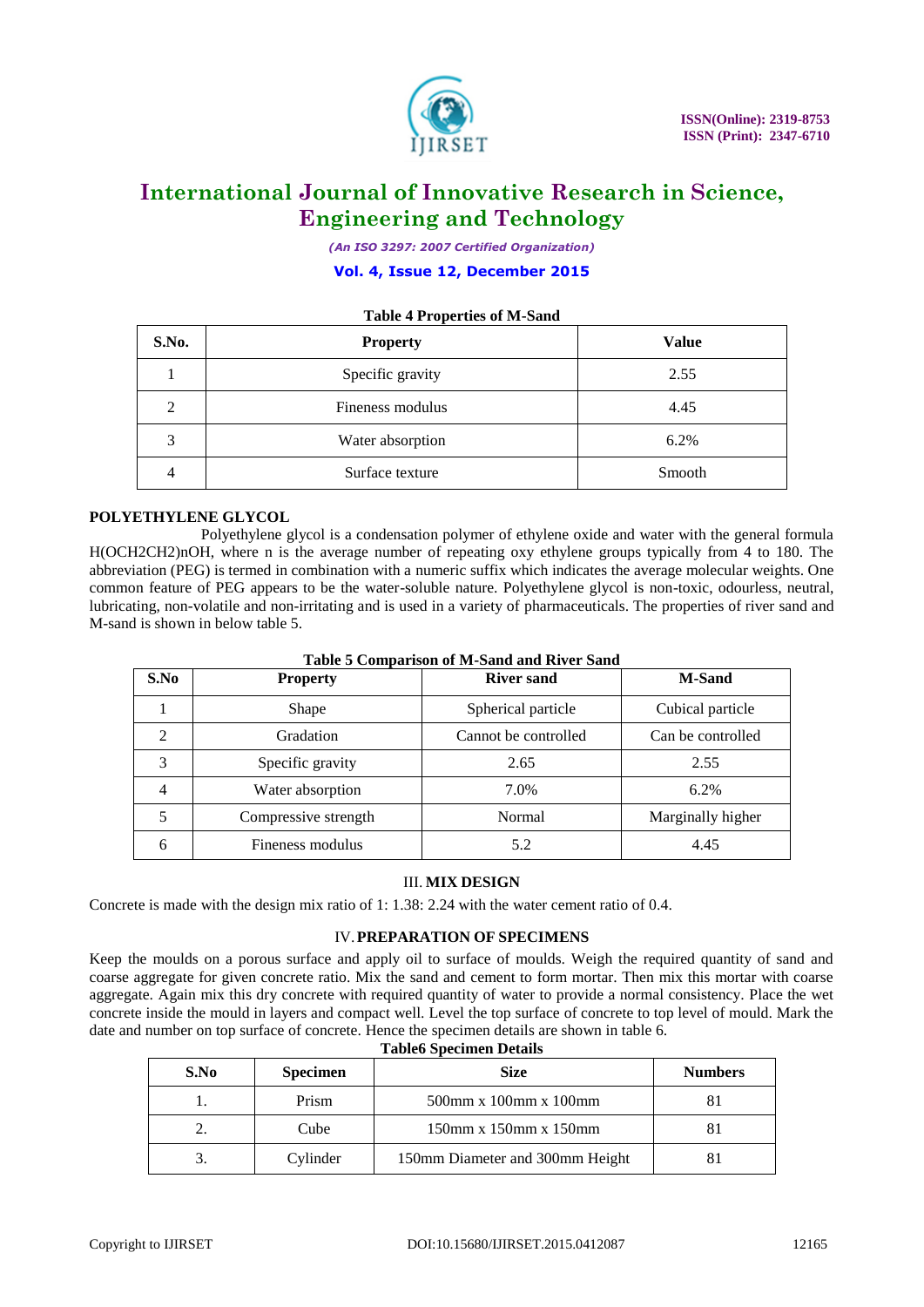

*(An ISO 3297: 2007 Certified Organization)*

**Vol. 4, Issue 12, December 2015**

**Table 7 Key Words and its Descriptions**

| <b>Key words</b> | <b>Descriptions</b>                                       |
|------------------|-----------------------------------------------------------|
| $\mathbf{M}_1$   | 50% M-Sand + added $0.3\%$ PEG by the<br>weight of cement |
| M <sub>2</sub>   | 50% M-Sand + added $0.5%$ PEG by the<br>weight of cement  |
| $M_{3}$          | 50% M-Sand + added 0.7% PEG by the<br>weight of cement    |

#### V. **TEST ON HARDENED CONCRETE**

#### **COMPRESSIVE STRENGTH**

At the end of curing period take the cubes from curing tank and wipe them clean with cloth or waste cotton. Measure the dimension of the compression face one by one. Place the cube in between compression plates of the U.T.M / compression testing machine. After the initial adjustments are over apply the load gradually over the cubes. Note the load scale reading at the time of first crack and at the time of the failure. Repeat the procedure of testing for two or more cubes and take the average values

#### **FLEXURAL STRENGTH**

The dimension of each specimen should be noted before testing. The bearing surface of the supporting and loading rollers is wiped and clean and any loose sand or other material removed from the surfaces of the specimen where they are to make contact with the rollers. The specimen is then placed in the machine in such manner that the load I applied to the upper most surface as cast in the mould. The axis of specimen is carefully aligned with the axis of the loading device. No packing is used between the bearing surfaces of the specimen and rollers. The load is applied without shock and increasing continuously at a rate of the specimen. The load is increased until the specimen fails and the maximum load applied to the specimen during the test is recorded. The magnitude of flexural strength is given by  $PL/BD^2$  where P is the applied load, L is the supported length, B and D are the breadth and depth of the prism.

#### **SPLIT TENSILE STRENGTH**

 At the end of curing period take the cylinders from curing tank and wipe them clean with cloth or waste cotton. Place the cylinder in between compression plates of the U.T.M / compression testing machine. After the initial adjustments are over apply the load gradually over the cylinder. Test is carried out by placing a cylindrical specimen horizontally between the loading surfaces of a compression test machine and the load is applied until failure of the cylinder along the vertical diameter. The magnitudes of the tensile stress are given by  $2P/\pi DL$ , were P is the applied load, D and L are the diameter and length of the cylinder respectively.

#### **VI. EXPERIMENTAL RESULTS**

#### **GENERAL**

After the curing period of 7, 14 and 28 days, the cubes, prisms and cylinders are taken and the respective tests are carried out to show the results and suggestions.

#### **COMPRESSIVE STRENGTH**

Three cube samples each for various percentage of river sand replaced by M-Sand and varying percentage of PEG were tested to determine the 7, 14 and 28 days compressive strength using a Compression Testing Machine. The compressive strength test on cubes is conducted as per standards and it is shown in table 8 and table 9.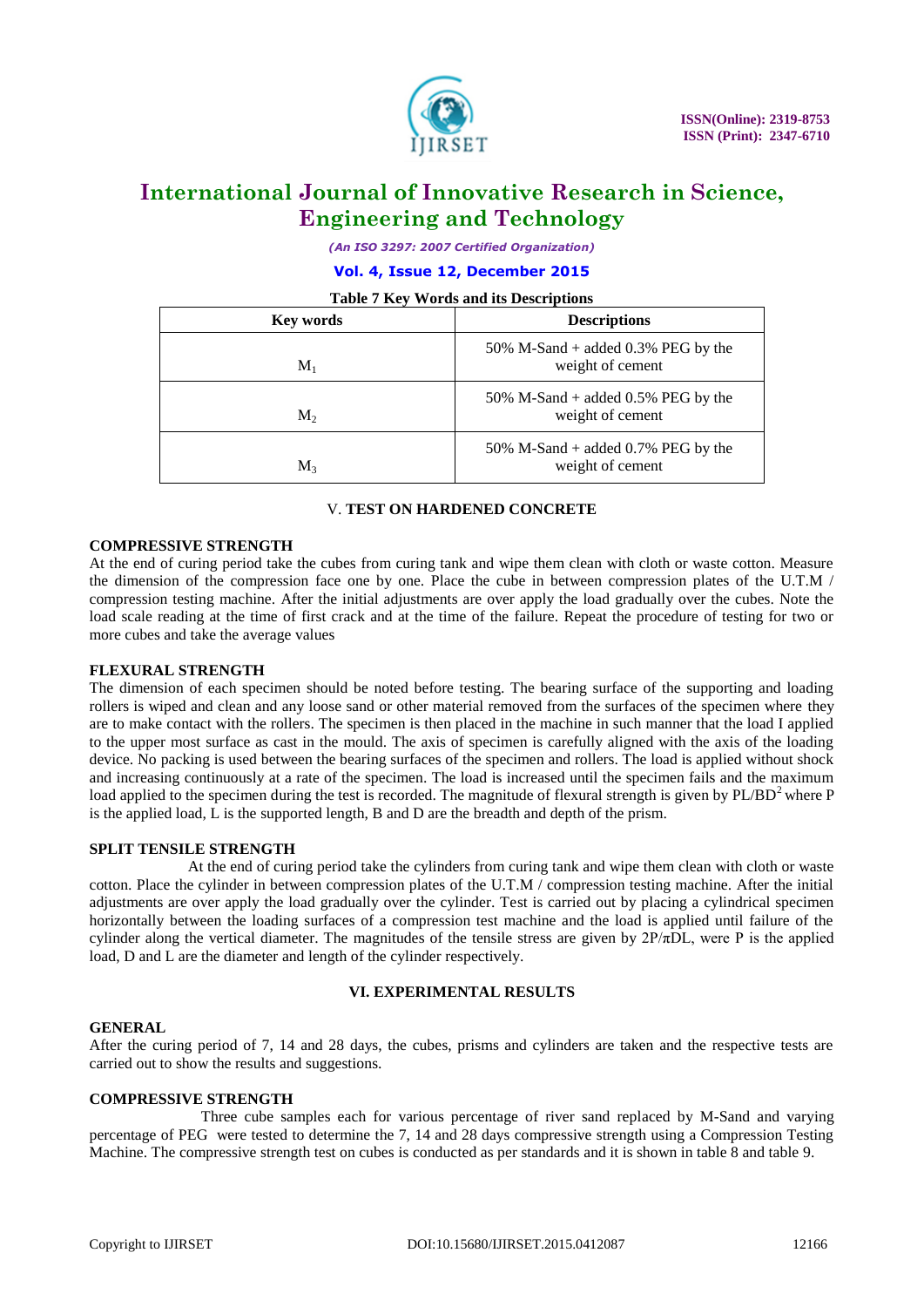

*(An ISO 3297: 2007 Certified Organization)*

#### **Vol. 4, Issue 12, December 2015**

#### **Table 8 Compressive strength for standard curing concrete at 7, 14 and 28 days**

| <b>Proportions</b>       | Avg. Compressive<br><b>Strength at 7 days</b><br>(N/mm <sup>2</sup> ) | Avg. Compressive<br><b>Strength at 14 days</b><br>(N/mm <sup>2</sup> ) | <b>Avg. Compressive</b><br><b>Strength at 28 days</b><br>(N/mm <sup>2</sup> ) |
|--------------------------|-----------------------------------------------------------------------|------------------------------------------------------------------------|-------------------------------------------------------------------------------|
| Conventional<br>concrete | 16.76                                                                 | 19.32                                                                  | 25.77                                                                         |
| 50% M-Sand               | 18.89                                                                 | 20.33                                                                  | 27.11                                                                         |

#### **Table 9 Compressive strength for replacement of 50% M-Sand (Self curing concrete) at 7, 14 and 28 days**

| <b>Proportions</b> | Avg. Compressive<br><b>Strength at 7 days</b><br>(N/mm <sup>2</sup> ) | Avg. Compressive<br><b>Strength at 14 days</b><br>(N/mm <sup>2</sup> ) | Avg. Compressive<br><b>Strength at 28 days</b><br>(N/mm <sup>2</sup> ) |
|--------------------|-----------------------------------------------------------------------|------------------------------------------------------------------------|------------------------------------------------------------------------|
| $M_1$              | 21.33                                                                 | 21.67                                                                  | 28.89                                                                  |
| $M_2$              | 16.89                                                                 | 19.66                                                                  | 26.22                                                                  |
| $M_3$              | 16                                                                    | 18.49                                                                  | 24.66                                                                  |

### **FLEXURAL STRENGTH**

Three beam samples each of the mix with various percentage of M-Sand and various percentage of PEG were tested to determine the flexural strength after 7, 14 and 28 days using a Universal Testing Machine. The tests were conducted as per standard specificationsit is shown in table 10 and table 11.

| Table 10 Flexural strength for standard curing concrete at |
|------------------------------------------------------------|
| $\overline{z}$ 11 $\overline{z}$ 10 $\overline{z}$         |

| <b>Proportions</b>       | Avg. Flexural<br><b>Strength at 7 days</b><br>(N/mm <sup>2</sup> ) | Avg. Flexural<br><b>Strength at 14 days</b><br>(N/mm <sup>2</sup> ) | Avg. Flexural<br><b>Strength at 28 days</b><br>(N/mm <sup>2</sup> ) |
|--------------------------|--------------------------------------------------------------------|---------------------------------------------------------------------|---------------------------------------------------------------------|
| Conventional<br>concrete | 6.6                                                                | 7.4                                                                 | 8.7                                                                 |
| 50% M-Sand               | 6.45                                                               | 8.15                                                                | 8.85                                                                |

#### **Table 11 Flexural strength for replacement of 50% M-Sand (Self curing concrete) at 7, 14 and 28 days**

| <b>Proportions</b> | Avg. Flexural<br><b>Strength at 7 days</b><br>(N/mm <sup>2</sup> ) | Avg. Flexural<br><b>Strength at 14 days</b><br>(N/mm <sup>2</sup> ) | Avg. Flexural<br><b>Strength at 28 days</b><br>(N/mm <sup>2</sup> ) |
|--------------------|--------------------------------------------------------------------|---------------------------------------------------------------------|---------------------------------------------------------------------|
| $\mathbf{M}_1$     | 6.15                                                               | 8.7                                                                 | 9.18                                                                |
| $M_2$              | 5.85                                                               | 8.105                                                               | 8.58                                                                |
| $M_3$              | 5.16                                                               | 6.8                                                                 | 7.86                                                                |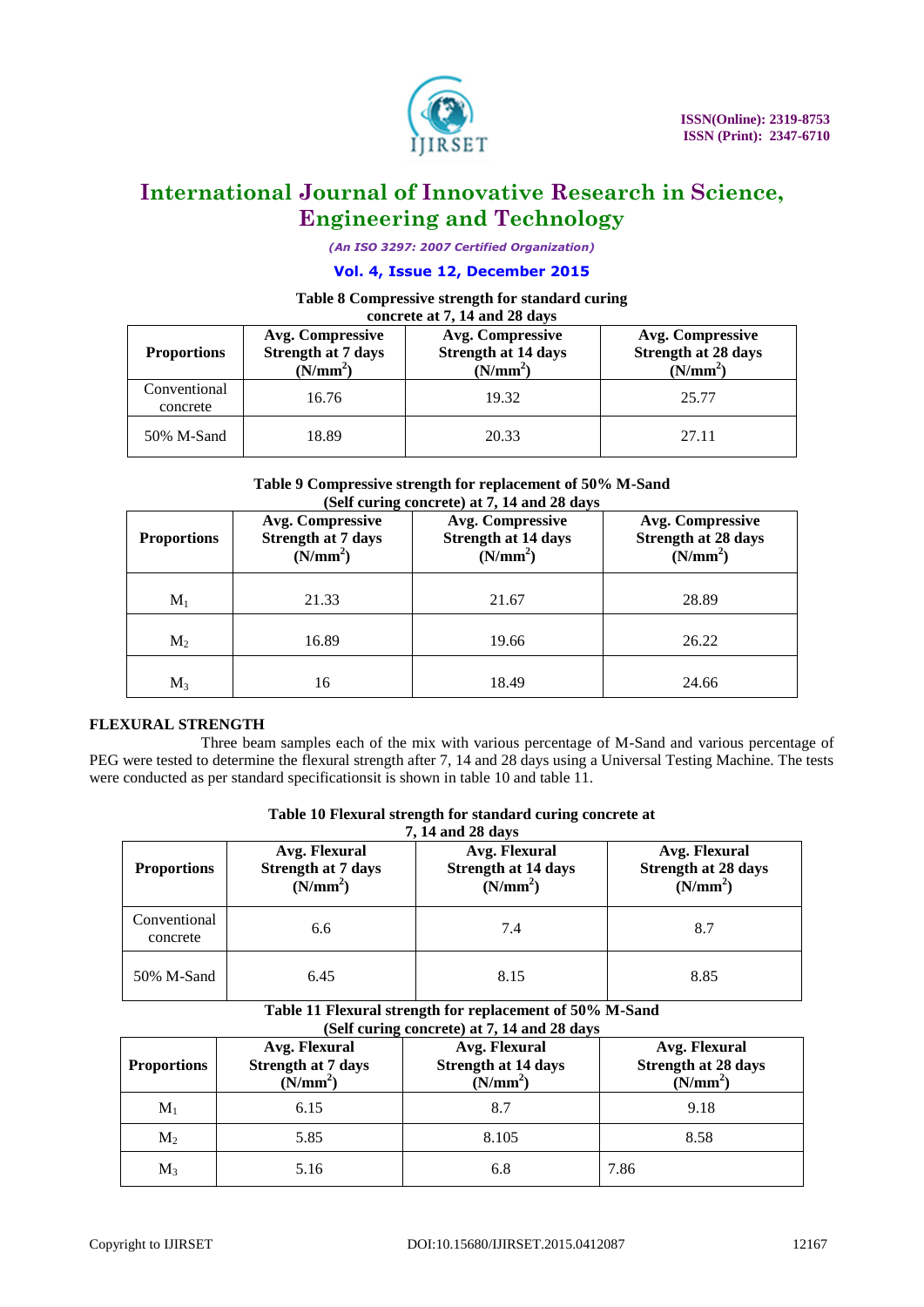

*(An ISO 3297: 2007 Certified Organization)*

#### **Vol. 4, Issue 12, December 2015**

#### **SPLIT TENSILE STRENGTH**

Three cylinder samples each of the mix with various percentages of M-Sand and various percentage of PEG were tested to determine the split tensile strength after 7, 14 and 28 day using a Compression Testing Machine. The tests were conducted as per standard specifications it is shown in table 12 and table 13.

#### **Table 12 Split Tensile strength for standard curing concrete at 7, 14 and 28 days**

| , 14 and 28 days         |                                                                         |                                                                          |                                                                   |  |  |
|--------------------------|-------------------------------------------------------------------------|--------------------------------------------------------------------------|-------------------------------------------------------------------|--|--|
| <b>Proportions</b>       | Avg. Split tensile<br><b>Strength at 7 days</b><br>(N/mm <sup>2</sup> ) | Avg. Split tensile<br><b>Strength at 14 days</b><br>(N/mm <sup>2</sup> ) | Avg. Split tensile<br>Strength at 28 days<br>(N/mm <sup>2</sup> ) |  |  |
| Conventional<br>concrete | 1.84                                                                    | 2.73                                                                     | 3.11                                                              |  |  |
| 50% M-Sand               | 1.98                                                                    | 2.86                                                                     | 3.25                                                              |  |  |

#### **Table 13 Split Tensile strength for replacement of 50% M-Sand (Self curing concrete) at 7, 14 and 28 days**

| <b>Proportions</b> | Avg. Split tensile<br>Strength at $7 \text{ days}$ (N/mm <sup>2</sup> ) | Avg. Split tensile<br><b>Strength at 14 days</b><br>(N/mm <sup>2</sup> ) | Avg. Split tensile<br><b>Strength at 28 days</b><br>(N/mm <sup>2</sup> ) |
|--------------------|-------------------------------------------------------------------------|--------------------------------------------------------------------------|--------------------------------------------------------------------------|
| $\mathbf{M}_1$     | 2.05                                                                    | 3.11                                                                     | 3.53                                                                     |
| $M_2$              | 1.98                                                                    | 3.04                                                                     | 3.46                                                                     |
| $M_3$              | .70                                                                     | 2.73                                                                     | 3.11                                                                     |

### **VII. CONCLUSION**

- In standard curing method the compressive, split tensile and flexural strength of concrete with 50% replacement of natural sand by M-Sand reveals higher strength as compared to the conventional concrete.
- In self curing method the addition of 0.3 % of PEG 400 by the weight of cement with 50% replacement of M-Sand increases the strength in terms of compression, split tensile and flexural strength of concrete over 0.5% and 0.7% of addition.
- In self curing method the addition of 0.3 % of PEG 400 by the weight of cement with 50% replacement of M-Sand increases the compressive strength of about 12% compared to the conventional concrete.
- In self curing method the addition of 0.3 % of PEG 400 by the weight of cement with 50% replacement of M-Sand increases the flexural strength of about 5% compared to the conventional concrete.
- In self curing method the addition of 0.3 % of PEG 400 by the weight of cement with 50% replacement of M-Sand increases the split tensile strength of about 14% compared to the conventional concrete.
- The self cured M-Sand concrete using PEG 400 was more economical than the conventional concrete.

#### **REFERENCES**

[2] S.Arivalagan, "Evaluate the properties of concrete using manufactured sand as fine aggregate" -World Journal of Engineering Science, Vol. 1, pp-176-187, 2013.

<sup>[1]</sup> Adams Joe, M. Maria Rajesh, A. Brightson, P. and M.PremAnand, "Experimental Investigation on theeffect of M-Sand in High Performance Concrete" -American Journal of Engineering Research, Vol. 02,pp-4651, 2013